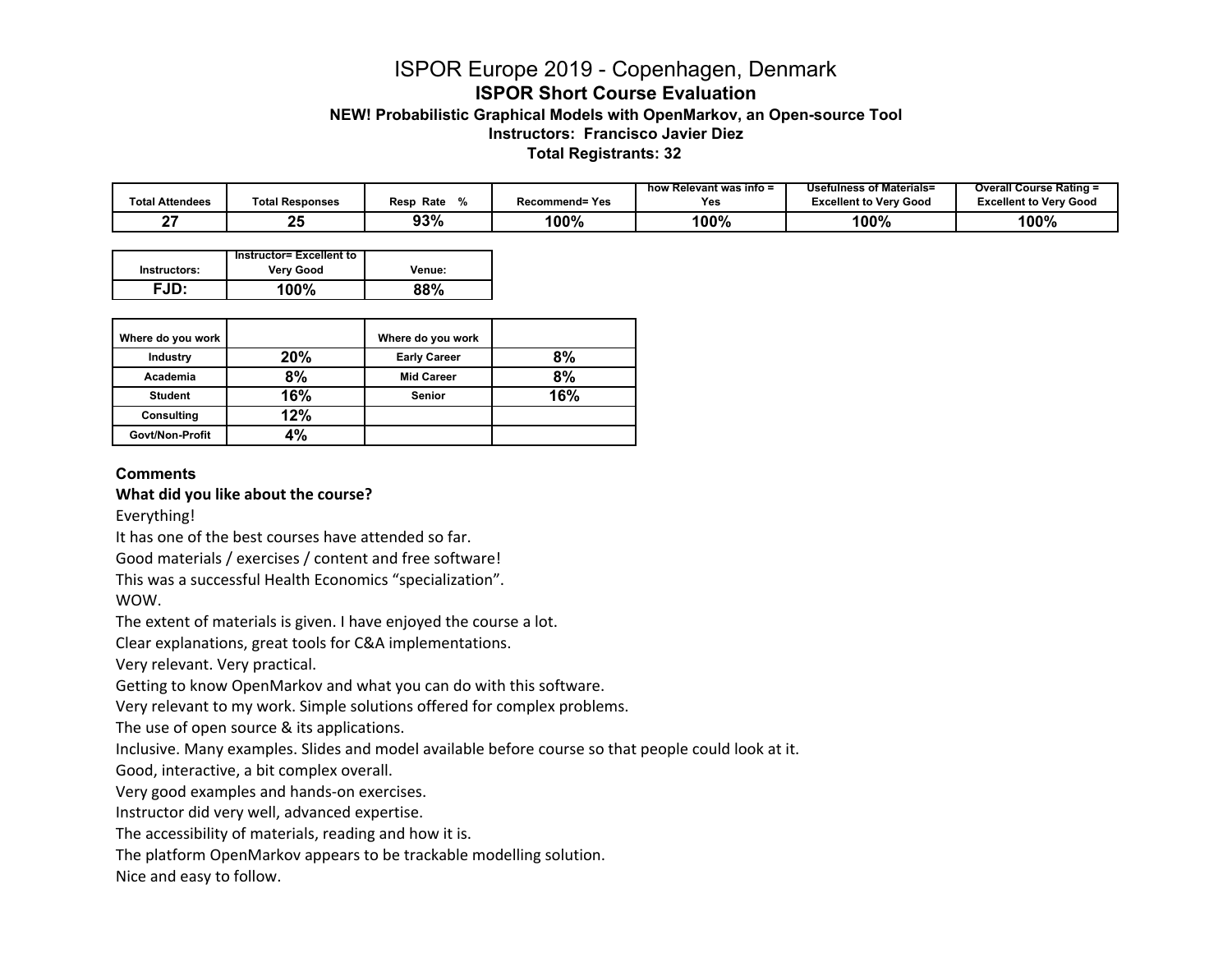# Great..Thank you!

He provided both theories & exercises in balanced ways so that it was good to understand how the principles are applied.

All the reading materials were interesting & relevant.

Clearly explanation.

Examples.

Topic.

Instructor was easy to understand, very communicative. Much information but presented in good and understandable way. Course materials.

Very interesting topic.

# **What suggestions do you have for improving the course?**

Due to the extent content, this should be <sup>a</sup> whole‐day course

Maybe needs <sup>a</sup> "pre‐course" before attending this.

It should have, in my opinion adjustments made to meet the class structure (i.e. large fonts, time to exercise, etc.)

Create/describe <sup>a</sup> real‐life situation; build the conceptual diagram; describe how you do it using the software itself.

The font is too small. Use large fonts and not from the software.

Dedicate time for the hands‐on exercise and have assistants walking around help people.

More basics regarding the different types of models.

More time needed. Didn't get any hands‐on experience. The benefits of the programme need to be explained in detail.

Needs more time. Should be 8 hours and not 4!

Needed more time.

Much less slide content more time for hands‐on exercises to go through clear, distinct examples to show the advantages of OpenMarkov.

Slides didn't always match printed course booklet.

More info in slides to read would make sense to go back to later, esp as so many were skipped over.

Pace too fast. Try to get through less, give thorough grounding in materials and lay out agenda/aims at start.

Maybe some support on JAVA installing. It took me <sup>a</sup> lot of time to open the software due to the java environment issue.

Would have liked more introduction to decision making theory

The speaker talked too fast and seemed sometimes not be in synch with the room.

The slides were also in <sup>a</sup> different order than in the material printed, which made following much harder.

Less content, more depth

Perhaps make <sup>a</sup> full day course.

Examples were too fast for some. Material at the end was presented too quickly.

More time.

Too much material. Could have been <sup>a</sup> full day course.

Separate course into 2 courses (basic and advanced) or make it <sup>a</sup> whole day course.

The lack of time…too short.

More basic information on introduction.

Less and more focused content.